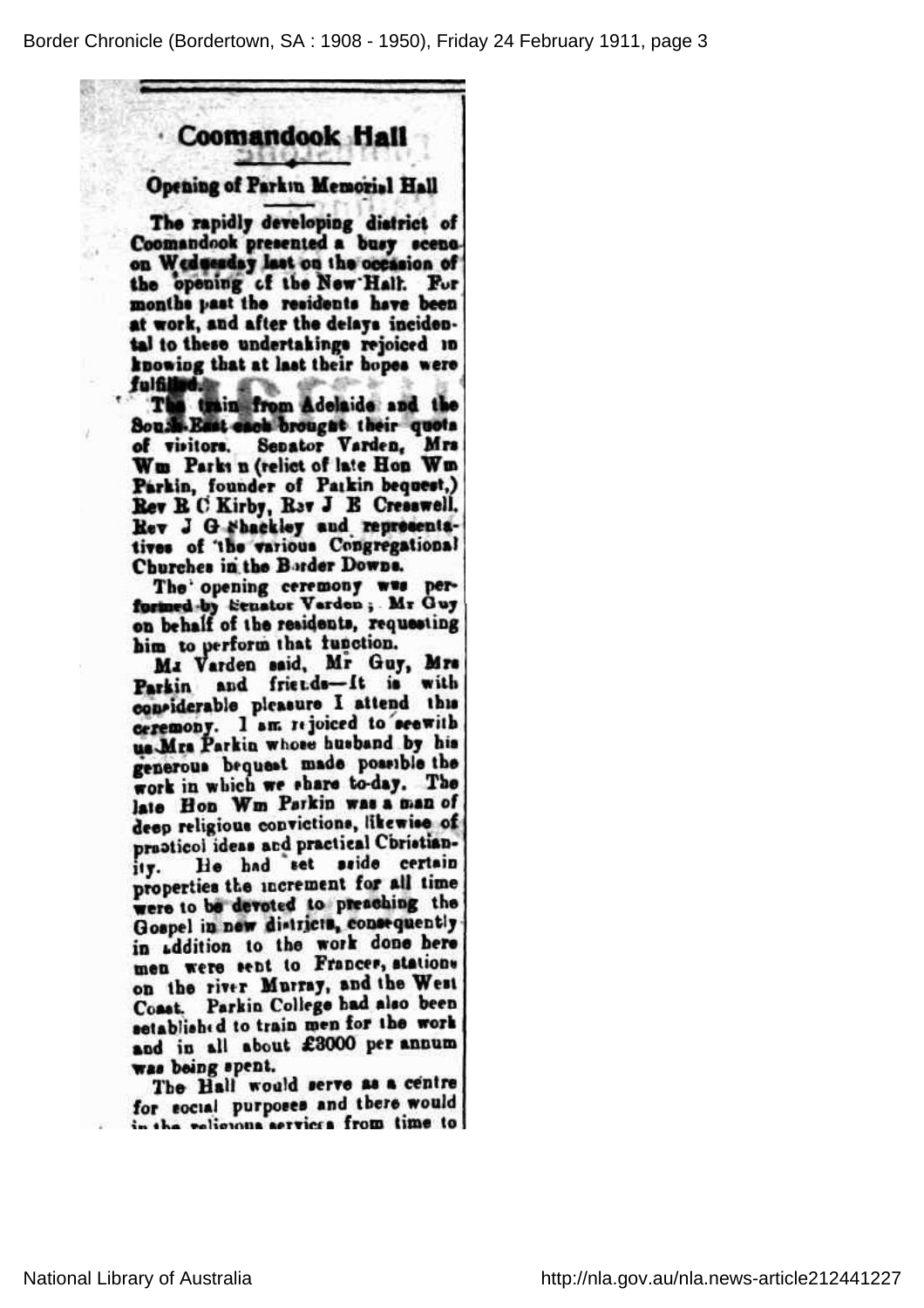TOP EOCIAL purposes and sever news in the. religious services from time to time ever be continuous witness for Christianity in their district. He had much pleasure in declaring the Hall  $\mathbf{open}$  ,  $\mathbf{v}$   $\mathbf{v}'$  and  $\mathbf{v}'$  is the value of  $\mathbf{v}'$ 

A Dedicatory service was the t and J C Kirby assisted by Rev J Maclutyre and Mr G Muller.

The Rev J C Kirby preached the dedicatory sermon from the text "And let them make a Sanctuary that I may dwell-among them. Exodus xxi, verse 89. After the Service a Public Tea was held. The Public Meeting which followed was largely attended After Hymn and Prayer Mr A J Ninnis, Senr played an overture and the chairman Mr Guy spoke briefly.

Senator Varden gave a most interesting address dealing with the work of the Church. He said " The quesasked of any institutions to day where : What is its work? Does its work justify its existence ? Not age por tradition were age not tradition had needed its neeful an number and rad The Church had stage put it away. The Church had<br>the same mission; the same appeal as when established by the Master. It was here to care for the lives of men, for the Salvation of Souls in th truest sense. The question was net how a man died, but how he live what his life was. The question still was" What shall it profit<sup>a</sup> man if he gain the wholeworldand lose hisown soul?

Life was to be accounted for. For on its Social side It was seeking to remove temptations from the path of men. This might be seen in their own district in the establishment by Rev J E Cresswell of the Men's Club at Keith. If a man's nature was Godlike he was inspired to righteo deeds on behalf of his fellows. It was for the development of this, the the Parkin Mission laboured.

Mr W S Dawe on behalf of the Methodist Church, said that he recog